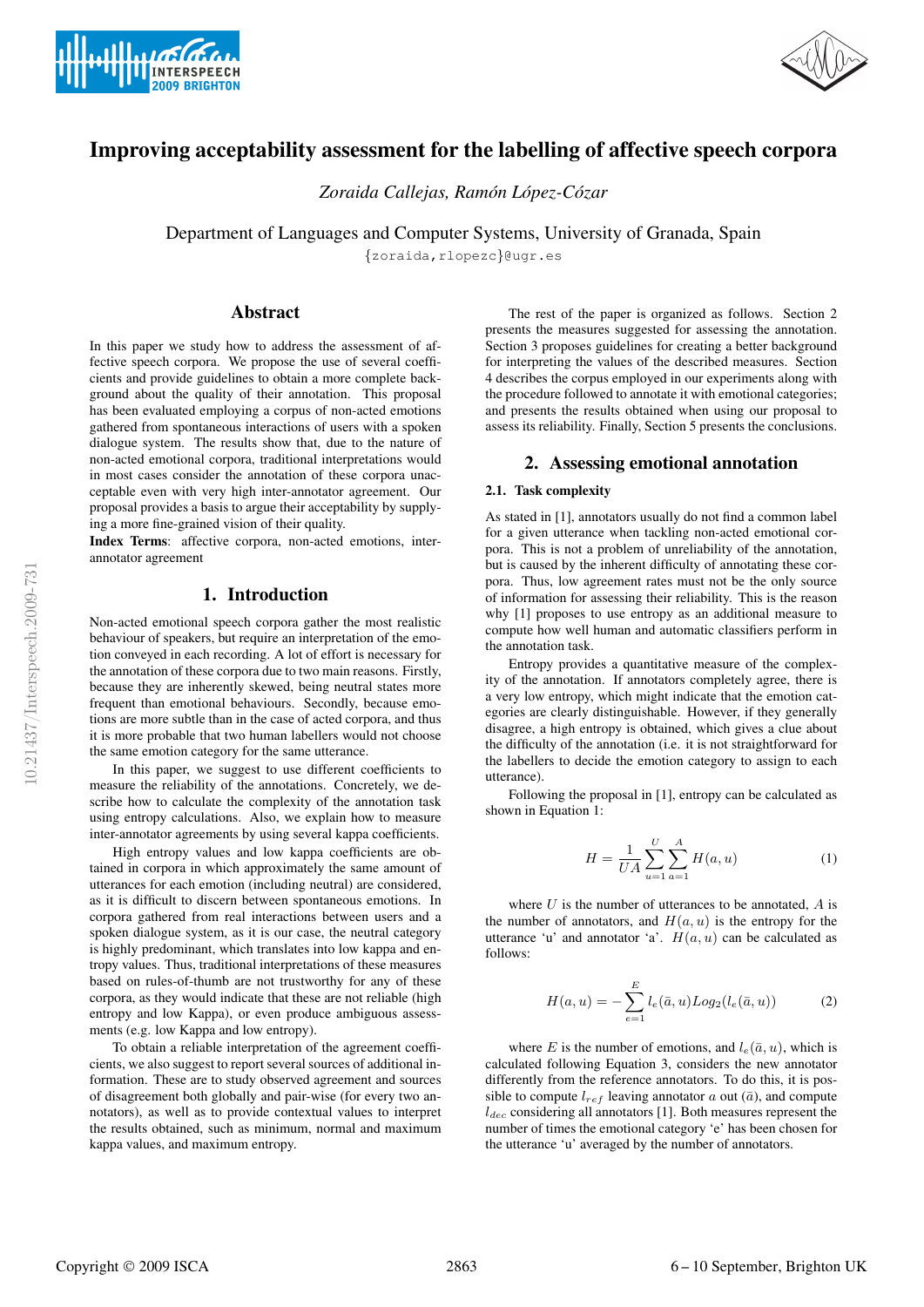$$
l_e(\bar{a}, u) = \frac{l_{ref_e}(\bar{a}, u) + l_{dec_e}(u)}{2} \tag{3}
$$

### 2.2. Inter-annotator agreement

Several Kappa coefficients can be used to study the degree of inter-annotator agreement. They are based on the idea of rating the proportion of pairs of annotators in agreement  $(P<sub>o</sub>)$  with the expected proportion of pairs of annotators that agree by chance  $(P_c)$ . The result is a proportion between the agreement actually achieved beyond chance  $(P_o - P_c)$  and all the possible agreements that are not by chance  $(1 - P_c)$ .

The simplest Kappa coefficient used was proposed by [2], which we have noted as multi- $\pi$  following [3]. This notation will be employed for the remaining coefficients. The multi- $\pi$ observed agreement  $(P<sub>o</sub>)$  is computed as the number of cases in which two different annotators agree to label a particular utterance with the same emotion category:

$$
P_o = \frac{1}{UA(A-1)} \sum_{u=1}^{U} \sum_{e=1}^{E} n_{ue}(n_{ue} - 1)
$$
 (4)

In Equation 4,  $n_{ue}$  represents the number of times the utterance 'u' is annotated with the emotion category 'e'.

Fleiss [2] assumed that all the annotators share the same probability distribution. In our experiments, this means that the probability that an annotator labels an utterance 'u' with a particular emotion category 'e', can be computed as the overall probability of annotating 'u' as 'e'. This global probability is employed for computing agreement by chance as shown in Equation 5.

$$
P_c^{\pi} = \sum_{e=1}^{E} \left(\frac{1}{UA} n_e\right)^2 \tag{5}
$$

The calculation of multi- $\pi$  assumes that each annotator follows the same overall distribution of utterances into emotion categories, and thus does not cope with *annotator bias*. To include different annotating behaviours we propose to use multi- $\kappa$ , as done by [4]. The multi- $\kappa$  coefficient has the same observed agreement (Equation 4), but it includes a separate distribution for each annotator in the calculation of chance agreement.

$$
P_c^{\kappa} = \frac{1}{\binom{A}{2}} \sum_{e=1}^{E} \sum_{j=1}^{A-1} \sum_{k=j+1}^{A} \frac{n_{a_j e}}{U} \frac{n_{a_k e}}{U}
$$
 (6)

Despite of including differences between annotators, multi- $\kappa$  assigns the same importance to all disagreements. In practice, all disagreements are not equally probable and do not have the same impact on the quality of the annotation results. To take this information into account we propose using weighted Kappa coefficients, which emphasize disagreements instead of agreements. Their calculation is based on Equation 7:

$$
\kappa_w = 1 - \frac{\overline{P}_o}{\overline{P}_c} \tag{7}
$$

where  $\overline{P}_o$  indicates observed disagreement, and  $\overline{P}_c$  disagreement by chance. For all the coefficients used, the observed disagreement is calculated as the number of times each utterance 'u' is annotated with two different emotion categories  $e_i$ 

and  $e_k$  by every pair of annotators, weighted by the distance between the categories:

$$
\overline{P}_{o} = \frac{1}{UA(A-1)} \sum_{u=1}^{U} \sum_{j=1}^{E-1} \sum_{k=j+1}^{E} n_{ue_j} n_{ue_k} distance(e_j, e_k)
$$
\n(8)

To calculate the distance between the emotional categories, we propose to arrange these within the bidimensional activation-evaluation space, in which they form a circular pattern [5]. This can be done by employing already established angular dispositions, such as the list of 40 emotions with their respective angles proposed by [6], so that the angular distance between the emotions can be calculated in degrees.

In order to optimize the results, we propose to choose always the smallest angle between the emotions being considered (x or 360-x). This way, the distance between every two angles is always between 0 and 180 degrees. For the calculation of the Kappa coefficients, distances can be converted into weights with values between  $0~(0^{\circ}$  distance and thus no disagreement) and 1 (180° distance and maximum disagreement).

Three weighted Kappa coefficients have been usually reported in the literature. The first one is  $\alpha$ , proposed by [7]. The second and third are  $\alpha'$  and  $\beta$  respectively, both proposed by [3]. All of them share the same observed disagreement calculation (Equation 7). Disagreement by chance for  $\alpha$  and  $\alpha'$  is calculated as:

$$
\overline{P}_c^{\alpha} = \frac{1}{UA(UA-1)} \sum_{j=1}^{E-1} \sum_{k=j+1}^{E} n_{e_j} n_{e_k} \, distance(e_j, e_k)
$$
\n
$$
\tag{9}
$$

$$
\overline{P}_c^{\alpha'} = \frac{1}{(UA)^2} \sum_{j=1}^{E-1} \sum_{k=j+1}^{E} n_{e_j} n_{e_k} \, distance(e_j, e_k) \tag{10}
$$

As can be observed in Equations 9 and 10, these coefficients do not consider annotator bias. This can be addressed by employing the  $\beta$  coefficient, with which also the observed behaviour of each annotator is taken into account:

$$
\overline{P}_c^{\beta} = \sum_{j=1}^{E-1} \sum_{k=j+1}^{E} \left[ \frac{1}{U^2 \binom{A}{2}} \sum_{m=1}^{A-1} \sum_{n=m+1}^{A} X \right]
$$

$$
X = n_{a_m e_j} n_{a_n e_k} \text{distance}(e_j, e_k) \tag{11}
$$

# 3. Proposal for interpreting reliability

When emotional corpora are gathered from spontaneous spoken interactions, the majority of utterances correspond to a neutral user state. This causes that, even with very high inter-annotator agreement, the value of kappa coefficients is low. The situation in which although having an almost identical number of agreements, the distribution of these across the different annotation categories deeply affects Kappa, is typically known as *first Kappa paradox*. This phenomenon establishes that other things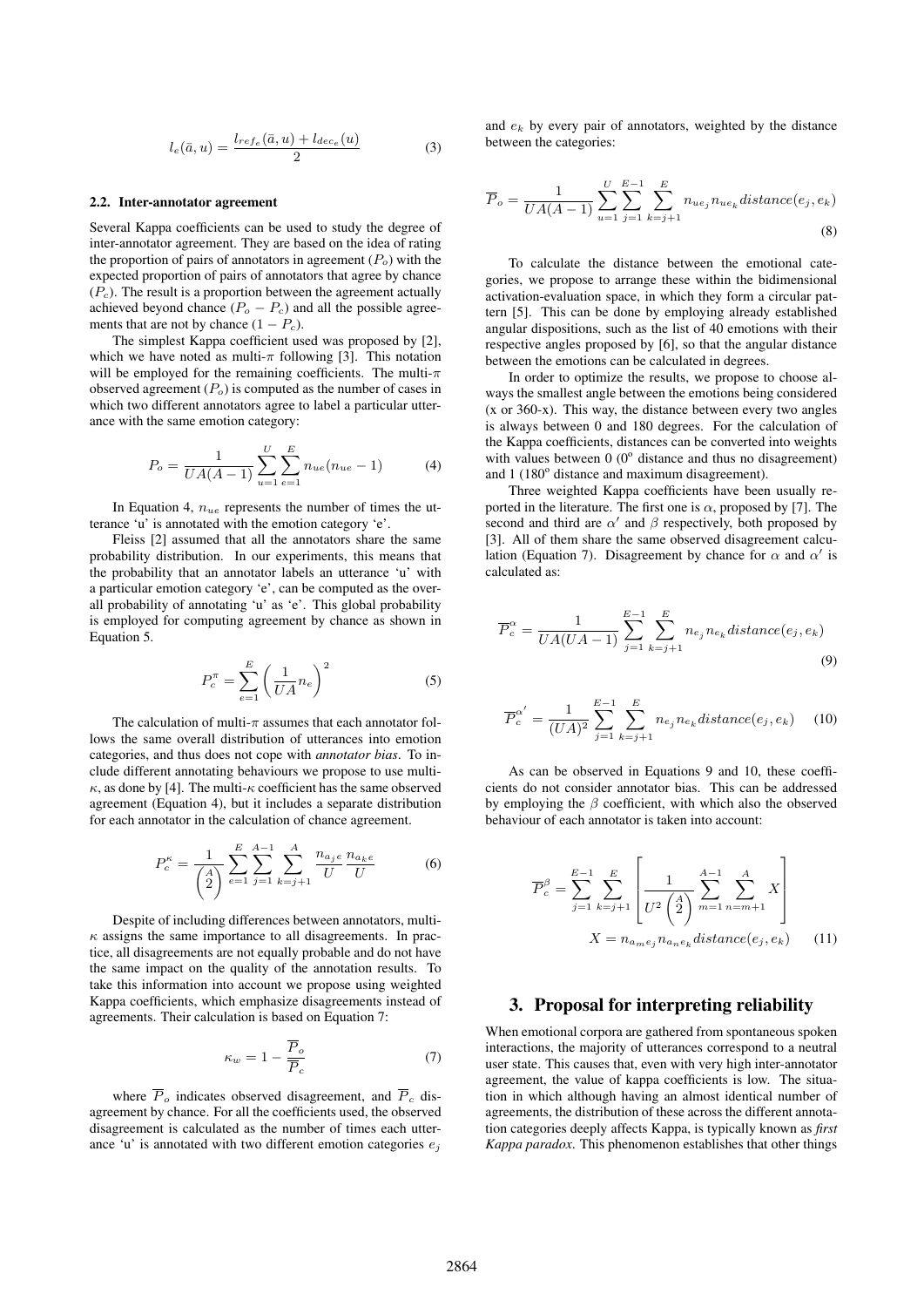being equal, Kappa increases with more symmetrical distributions of agreement. That is, if the prevalence of a category compared to the others is very high, then the agreement by chance  $(P_c)$  is also high and Kappa is considerably decremented [8].

Traditionally, the interpretations of kappa are based on rules-of-thumb, which make a correspondence between intervals for Kappa values and interpretations of agreement [9]. Alternatively, other authors have established 0.65 as a threshold for acceptability of agreement results [7]. However, due to the effect of the first kappa paradox, using these alternatives for interpreting the reliability of non-acted emotional corpora, would lead in most cases to consider it as unreliable, even when there is a very high agreement between the labellers.

Thus, using a fixed benchmark of Kappa intervals does not provide enough information to make a justified interpretation of acceptability of the agreement results. In addition, the calculation of entropy with a skewed corpus would always lead to very positive interpretations as it is easy for the labellers to agree in the neutral category. Therefore, the interpretation of entropy would be just opposite to kappa interpretation, thus being either not informative or confusing.

In order to address these problems, we propose to provide additional information in two ways: studying closely the agreements between annotators and the sources of disagreement, and providing the Kappa and entropy coefficients context to achieve a better interpretation.

#### 3.1. Disagreement between annotators

As kappa coefficients take into account agreement by chance, they have been preferred to calculating rates of observed agreement, information which is seldom reported as part of the reliability interpretation process. However, due to the difficulties of interpreting Kappa coefficients for non-acted emotional corpora, reporting observed agreement can be very valuable. Additionally, to obtain a more fine-grained basis for reliability interpretation, we propose to include not only general observed agreement, but also pair-wise agreement (agreement rates between every pair of annotators along all the utterances). To complete the information, also entropy values can be calculated for every annotator. To do this, we propose to use Equation 2 averaging over all the utterances and annotators considered without excluding the one under study when calculating  $l_{ref}$ .

#### 3.2. Placing coefficients in context

In order to provide enough information to make a justified interpretation of acceptability, Kappa can be placed into context by computing *maximum*, *minimum* and *normal* values of Kappa, which can be done considering the observed agreement  $(P<sub>o</sub>)$  as indicated in [10]. Given the same observed agreement, the possible values of Kappa can deeply vary from  $Kappa_{min}$  to  $Kappa_{max}$  depending on the balance of the corpus.  $Kappa_{max}$  is obtained when maximally skewing disagreements while maintaining balanced agreements, whereas  $Kappa_{\min}$  is obtained when agreements are skewed and disagreements balanced.  $Kappa_{n}$  does not correspond to an ideal value of Kappa, but rather to symmetrical distributions of both agreements and disagreements. As stated in [10], departures from the  $Kappa_{nor}$  value indicate asymmetry in agreements or disagreements depending on whether they are closer to the minimum or maximum value respectively. Thus, reporting these values helps to better understand the complexity of the annotation task due to possible problems of inherent skewness, which is relevant in order to carry out correct interpretations of the Kappa and entropy values obtained.

The case of entropy is different in that it always has the same minimum value, which is 0 (when all annotators agree), and it is not so obvious how to calculate the maximum value if the annotation task does not have as many categories as labellers (in this case, the maximum entropy would indicate that each annotator assigned a different category for each utterance). In any case, an approximate computation of the maximum entropy can be supplied and brings important information to be taken into account for interpreting the entropy value.

# 4. Experiments

The UAH (Universidad al Habla - University On the Line) dialogue system was developed in our laboratory to provide telephone-based spoken access to the information in our Department web page. The corpus used for the experiments described in this paper is comprised of 85 dialogues of 60 different users interacting with the system [11]. The corpus contains 422 user turns, and has a duration of 150 minutes. Nine annotators labelled each utterance in the corpus with one of the following emotion categories: *angry*, *bored*, *doubtful* and *neutral*. The final emotion category assigned to the utterances was decided considering the majority opinion of the annotators. On average, more than 80% of the utterances were annotated as *neutral*.

To assess the reliability of the annotation of the corpus, we calculated the coefficients as described in Section 2 and obtained the results shown in Table 1. A traditional interpretation of these values would indicate high reliability if based on entropy and only fair agreement or even non-acceptable reliability with all the Kappa coefficients.

Table 1: Values of the coefficients

| Entropy         | 0.318 |
|-----------------|-------|
| multi- $\pi$    | 0.324 |
| multi- $\kappa$ | 0.326 |
| $\alpha$        | 0.322 |
|                 | 0.322 |
|                 | 0.324 |

In order to provide enough information to study the reliability of the annotation of the corpus and disambiguate the contradictory interpretations obtained, we followed the method proposed in Section 3.

## 4.1. Computation of disagreement between annotators

Firstly, we computed the observed agreement between the annotators and found that it was of 0.85. It is worth noting that the high difference between this value and the Kappa values (which are around 0.32), is due to the high probability of agreeing by chance. A high agreement by chance and low entropy indicates that it was easy for the annotators to agree in the same category. Thus, this result shows that there is a big imbalance of the corpus, which explains the low Kappas obtained. In other words, these low values are not due to a low reliability of the annotation.

Moreover, it can be observed in Table 1 that weighting disagreement ( $\beta$  and  $\alpha$  vs. multi- $\kappa$ ) reduces Kappa, which means that the main sources of disagreements occur for the most distant categories. When adding information about pairwise agreement as suggested in Section 3.1, we corroborated that there were not many disagreements (indicated by the high